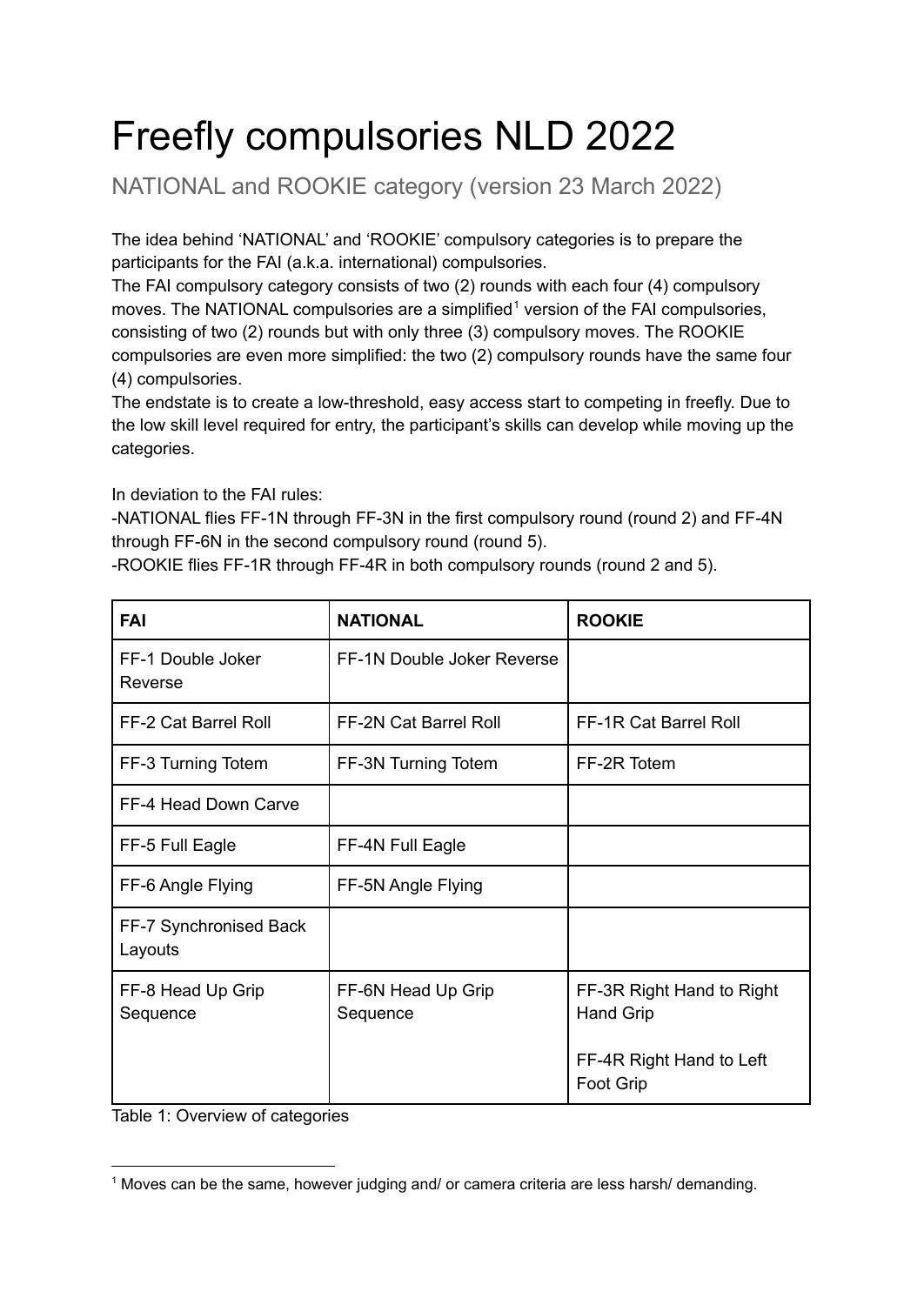# FREEFLY COMPULSORY SEQUENCES PERFORMANCE REQUIREMENTS & JUDGEMENT CRITERIA

National and Rookie requirements, criteria and scoring are **added in bold** to Addendum A-2 to Competition Rules for Artistic Events 2022

<https://www.fai.org/isc-documents> → Skydiving Commission → Sporting Code - Competition  $Rules \rightarrow$  Artistic Events

• The order in which these Compulsory Sequences can be performed is determined by the Team.

• The Team must submit the order of the Compulsory Sequences and their chosen Max Values before the start of the competition to the Chief Judge. (see para 5.2.3. and addendum D)

• The face to face requirement means that the Performers must be with their heads at the same level and looking at each other.

• Being on the same level means that the centres of the bodies are at the same level.

• The judging of each sequence begins when the Judges see the Team beginning the sequence from the described beginning position (after a transition from the previous move with or without a momentary stop).

• The judging of each sequence ends when the Judges see the Team completes or abandons the performance requirements of that sequence.

• The Videographer must maintain a consistent distance from the Performers' centre point throughout each Compulsory Sequence, except where the Sequence description specifically prescribes otherwise.

• The video image must be upright with the sky in the upper portion of the frame throughout each Compulsory Sequence, except where the Sequence description specifically prescribes otherwise. Otherwise, the maximum possible score for the Compulsory Sequence is 70% of the Max Value. '**Blue side up' not mandatory for ROOKIE category.**

FF-1. Double Joker Reverse/ **FF-1N Double Joker Reverse**

Double Joker

− One Performer is in a head-up orientation, the other in a head-down orientation, face-toface. Yeah, for consistency, as we tend to use hand-to-hand etc, face-to-face is ok.

− A right hand-to-right hand (or left hand-to-left hand) grip is taken and must be maintained during the entire sequence.

− The formation is rotated 180° over the top, i.e. the head-up Performer moves directly over the other Performer into a head-down orientation. At the same time, the head-down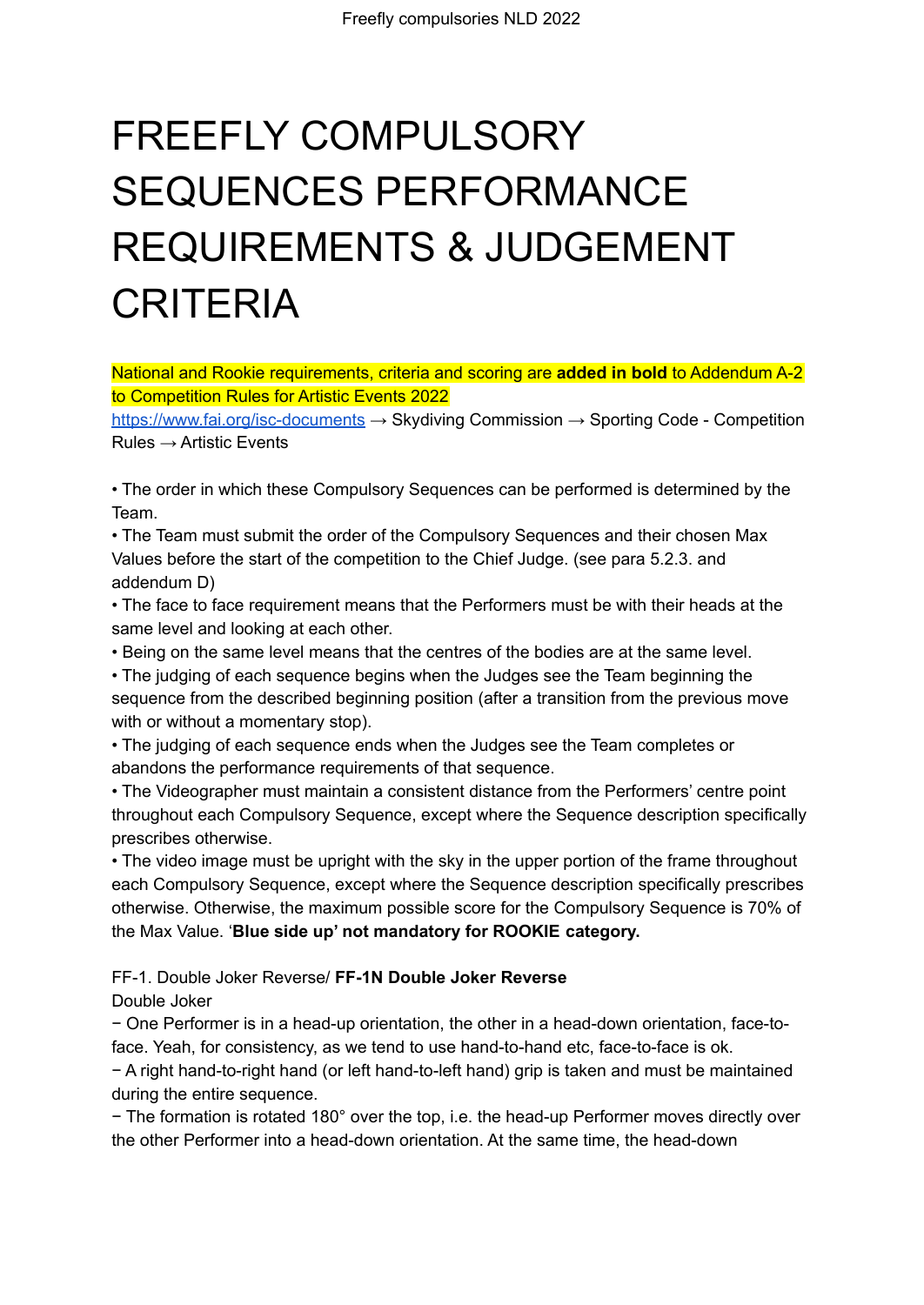Performer moves directly underneath into a head-up orientation. (No sideways rotation is allowed.) This 180° rotation must be continuous.

− The Performers end in the opposite orientations and on the opposite heading.

− After this 180° rotation (the stop in between is only momentary), the formation is rotated in the reverse direction, (180º over the top) until the Performers end on the original heading in their original orientations.

Videographer requirements

-The Videographer must show the Performers from the side.

-The Videographer must be on the same level with the Performers' centre point.

Max Value 5 pts: Double Joker Reverse **(NATIONAL 7.5 pts)** -The move is performed as described above.

Max Value 7.5 pts Double Joker Reverse with Synchronised Roll **(NATIONAL 10 pts)** -Double Joker Reverse is performed as described plus the following:

-The Videographer must make a synchronised roll with the Performers, showing an image as if the Performers remain static with only the background moving**.**

Max Value 10 pts: Double Joker Reverse in Layout Position with Synchronised Roll

− Double Joker Reverse is performed as described plus the following:

− The Performers must maintain a layout position, without any bend at the waist, with the knees straight, throughout the entire sequence.

− The Videographer must make a synchronised roll with the Performers, showing an image as if the Performers remain static with only the background moving.

Judging guidelines

− Wrong grip location (not right-to-right hand or left-to-left hand), 30% will be deducted.

- − Wrong grip is not hand-to-hand, 30% will be deducted.
- − When the Videographer makes the roll in the wrong direction, 30% will be deducted
- − When the Performers rotate in the wrong direction, 30% will be deducted.

### FF-2. Cat Barrel Roll/ **FF-2N Cat Barrel Roll/ FF-1R Cat Barrel Roll**

Cat position

− Both Performers are in belly-down orientation.

− One Performer has grips on the lower legs or feet of the other Performer, the right hand on the right lower leg/foot and the left hand on the left lower leg/foot.

− The upper legs should be in line with the torso.

− Both Performers simultaneously perform one (1) full barrel roll along the same axis, maintaining the same heading.

− The barrel rolling can be in either direction.

Videographer requirements

− At the beginning, the Videographer must be in line with the body Left-Right axes of the Performers showing a side of the Performers.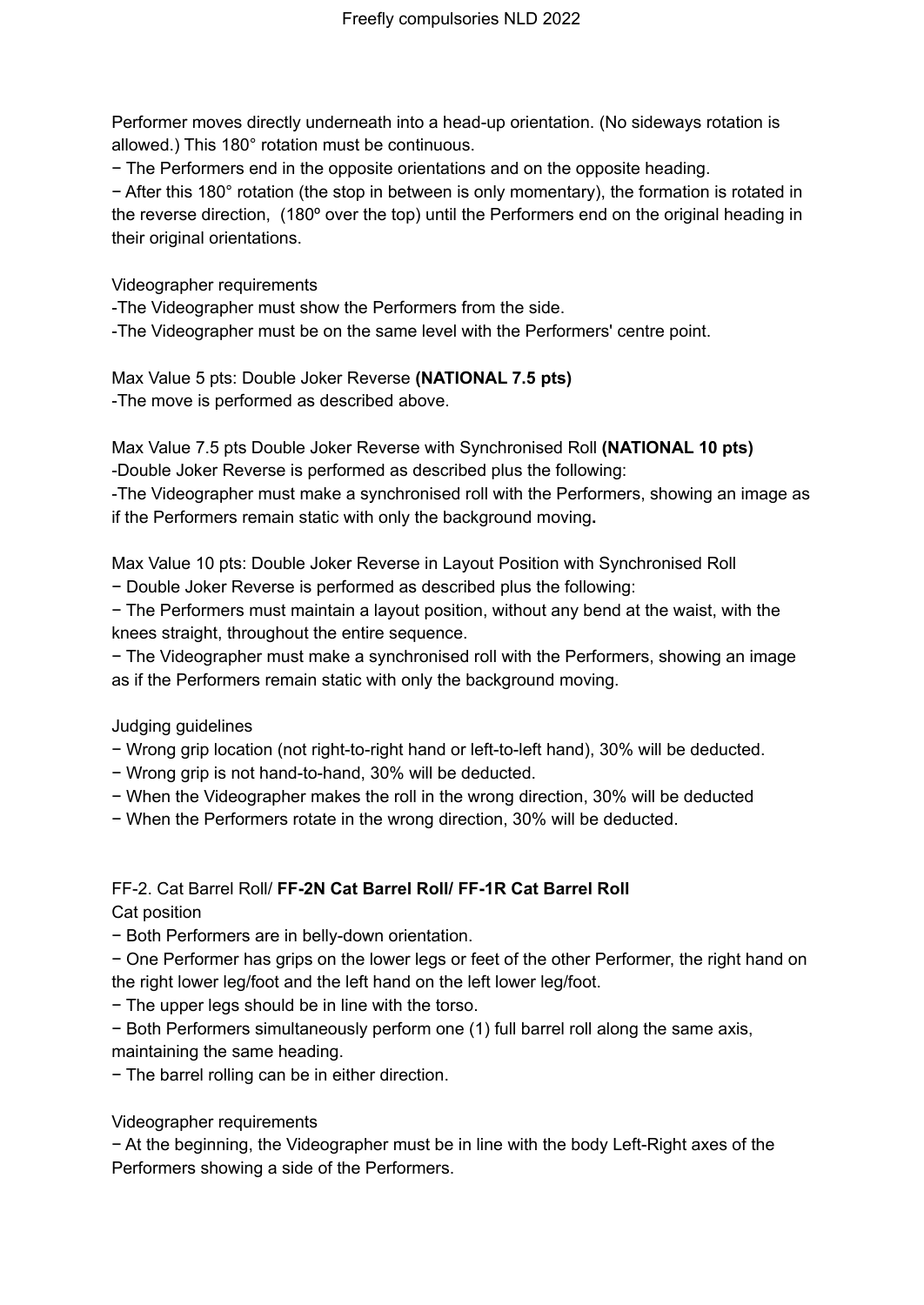− Videographer must be on the same level as the Performers' centre point and remain in place throughout the sequence.

Max Value 5 pts: Single Cat Barrel Roll **(ROOKIE 7.5 pts)** - The move is performed as described above.

Max Value 7,5 pts: Double Cat Barrel Roll **(ROOKIE 10 pts)**

− Cat Barrel Roll is performed as described but with two (2) rolls

− Both Performers simultaneously perform two (2) consecutive full barrel rolls, without stopping, along the same axis, maintaining the same heading.

Max Value 10 pts: Double Cat Barrel Roll in Layout Position

− Cat Barrel Roll is performed as described but with two (2) rolls

− Both Performers simultaneously perform two (2) consecutive full barrel rolls, without stopping, along the same axis, maintaining the same heading.

− The Performers must maintain a layout position, without any bend at the waist, with the knees straight, throughout the entire sequence.

Judging guidelines

− One or both grips in wrong location (i.e., not on lower leg/feet), 30% will be deducted.

− If the two (2) barrel rolls are not consecutive and smooth, 20% will be deducted. **(ROOKIE no deduction)**

− When one Performer is not in layout position when it is required, 25% will be deducted.

#### **(NATIONAL and ROOKIE no deduction)**

− When both Performers are not in layout position when it is required, 40% will be deducted.

#### **(NATIONAL and ROOKIE no deduction)**

#### FF-3. Turning Totem/ **FF-3N Turning Totem/ FF-2R Totem**

Totem

-Both Performers are in head-up orientation, on the same heading.

-One Performer demonstrates a feet-to-shoulder dock, a separate foot on each side of the head of the lower Performer, without any additional grips.

-The left foot of the top Performer must be on the left shoulder of the lower Performer and the right foot of the top Performer must be on the right shoulder of the lower Performer.

-Both Performers simultaneously pirouette 360º **(ROOKIE: no pirouette)**.

-The pirouette can be in either direction.

-Both Performers must stay in the same axis during the pirouette, without wobbling.

Videographer requirements

-At the beginning and the end, the Videographer must show the front of both Performers on level with the head of the lower Performer and remain in place throughout the sequence.

Max Value 5 pts: Turning Totem **(ROOKIE 7.5 pts)**

- The move is performed as described above.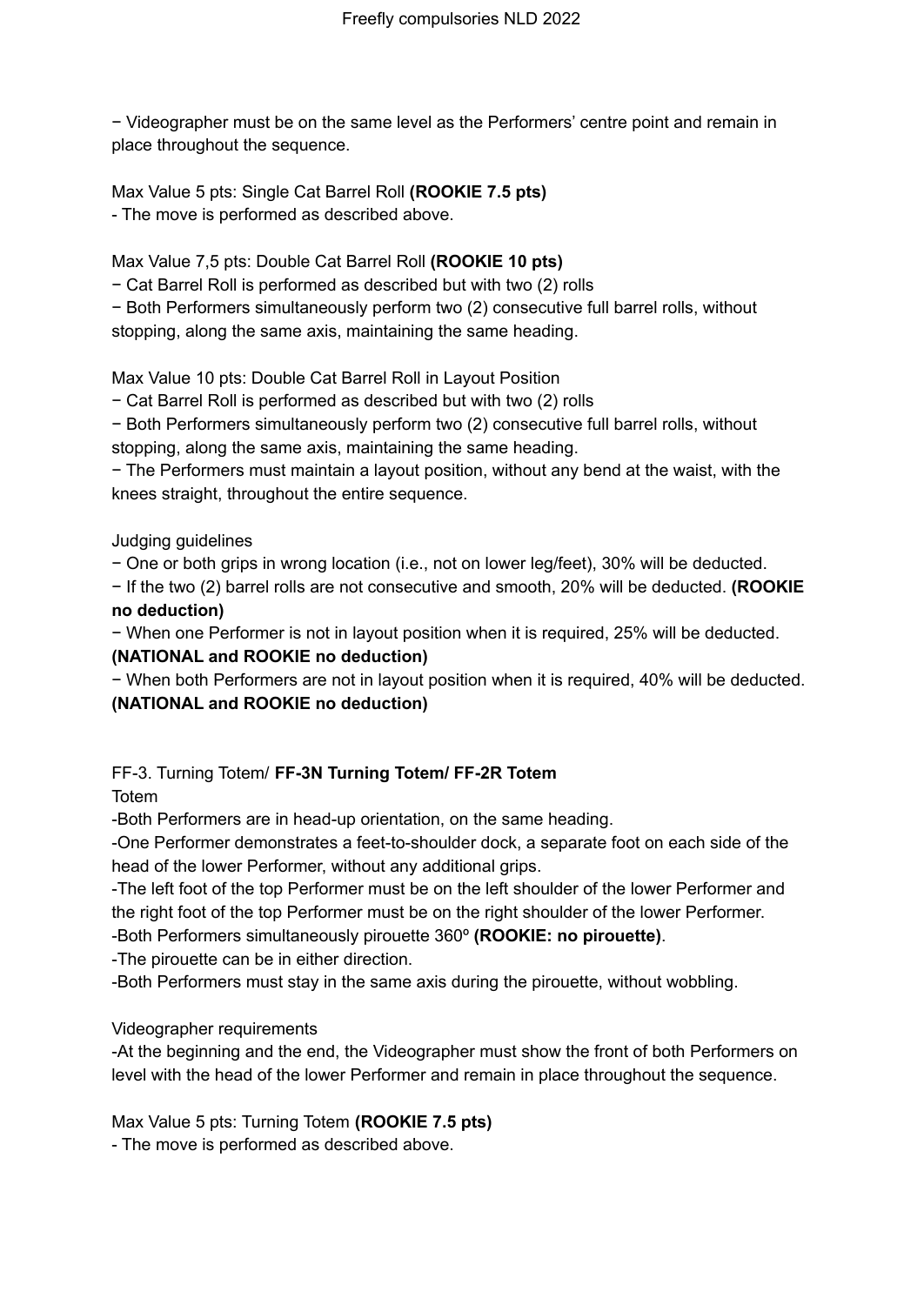Max Value 7,5 pts: Layout Top Turning Totem **(ROOKIE 10 pts)**

− Turning Totem is performed as described plus the following:

− The Performer on the top must be in a layout position, without any bend at the waist, with the knees straight throughout the sequence.

Max Value 10 pts: Layout Turning Totem

− Turning Totem is performed as described plus the following:

− Both Performers must be in a layout position, without any bend at the waist, with the knees straight throughout the sequence.

Judging guidelines

− For assisting grip(s) (i.e. hands on feet), 30% will be deducted.

FF-4. Head-Down Carve see Addendum A-2

FF-5. Full Eagle/ **FF-4N Full Eagle**

Eagle

− Both Performers are in head-down orientation, facing the Videographer.

− The Performers go below the Videographer as the Videographer goes over the top, moving around an imaginary centre between them so that they end up in opposite positions and orientations than they originally began. The movement continues until the Performers and the Videographer end up in their relative beginning positions.

− The Full Eagle should be performed as one continuous movement.

− The Full Eagle must remain on the same heading.

Videographer requirements

− Videographer must show Performers from their front during the whole sequence.

#### Max Value 3 pts: Full Eagle **(NATIONAL 6 pts)**

- The move is performed as described above.

Max Value 5 pts: Linked Full Eagle **(NATIONAL 10 pts)**

− Full Eagle is performed as described above, but linked.

− Both Performers maintain a hand-to-hand grip (left hand of one Performer with the right hand of the other Performer or vice versa) throughout the entire sequence.

Max Value 7,5 pts: Linked Full Eagle with 360° Pirouette

− Linked Full Eagle is performed as described above.

− Both Performers maintain a hand-to-hand grip (left hand of one Performer with the right hand of the other Performer or vice versa) throughout the entire sequence, except for the 360° Pirouettes.

− The Performers must simultaneously perform individual 360° Pirouettes in the middle of the second part of the Eagle (when they are above the Videographer).

− Videographer must show Performers from their front during the whole sequence, with the exception of the Pirouettes.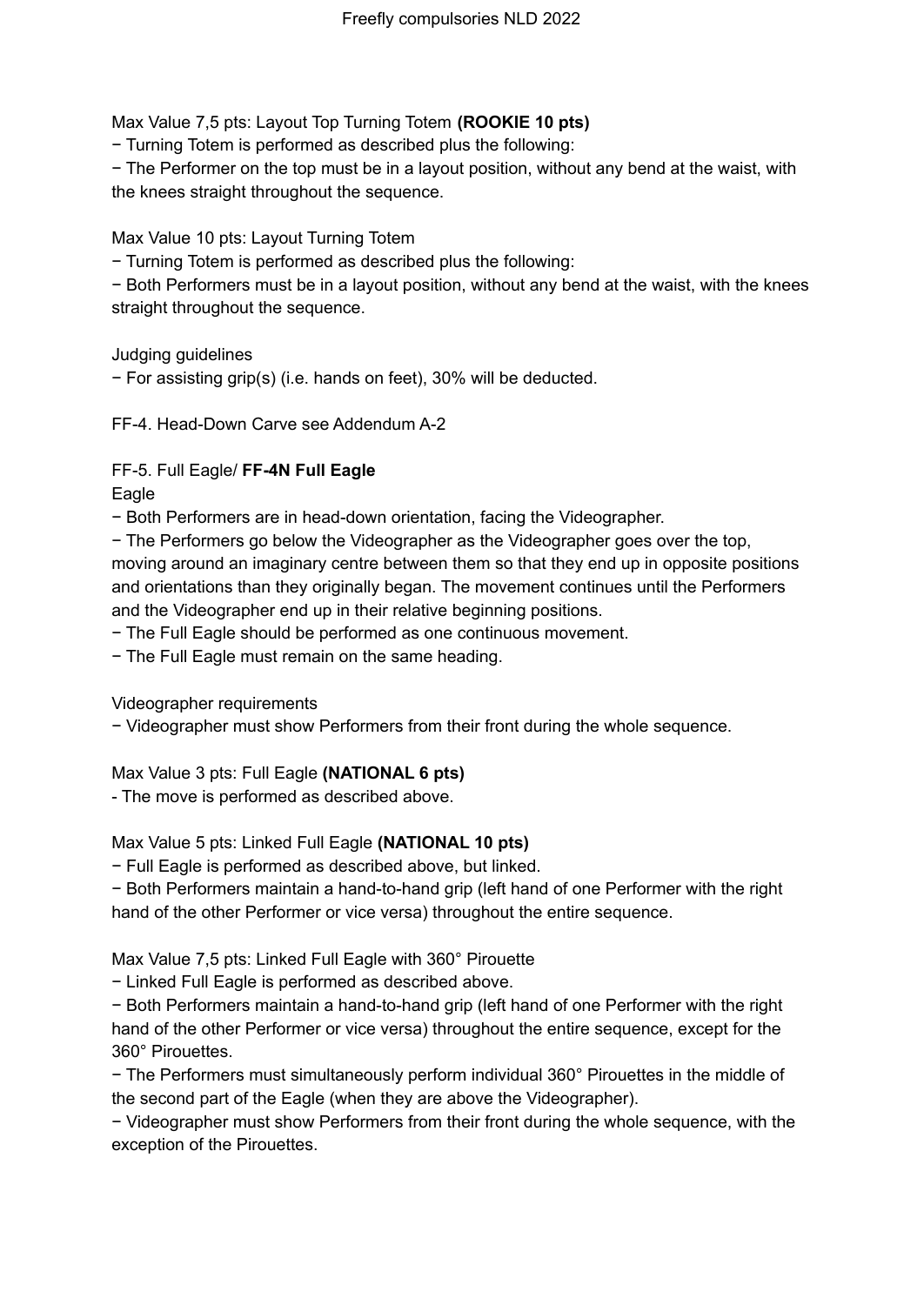Max Value 10 pts: Linked Full Eagle with Front Loop

− Full Eagle is performed as described above, but linked and with a Front Loop.

− Both Performers maintain a hand-to-hand grip (left hand of one Performer with the right hand of the other Performer or vice versa) throughout the entire sequence.

− The Performers must perform a tight tuck front loop (trick) in the middle of the second part of the Eagle (when they are above the Videographer).

− Videographer must show Performers from their front during the whole sequence, with the exception of the full tuck front loop.

Judging guidelines

- When the grip is not hand-to-hand, when required, 25% will be deducted.

- When the tuck is not tight for the front loop, 15% will be deducted.

#### FF-6. Angle Flying/ **FF-5N Angle Flying**

#### THIS COMPULSORY SEQUENCE MUST NOT BE THE FIRST ONE PERFORMED!

− Both Performers are in an approximately 45º diagonal orientation with their heads low.

#### Max Value 3 pts: Angle Flying Pose **(NATIONAL 5 pts)**

- − One Performer is facing upward, and the other performer is facing downward, face-to-face.
- − This angle flying must be maintained for a minimum of three (3) seconds.
- − The Videographer must show the Performers from the side.
- − The Videographer must show the horizon at an approximately 45º diagonal angle.

Max Value 5 pts: Angle Flying with Synchronised Back Loops **(NATIONAL 7,5 pts)**

- − At the beginning and the end, both Performers are side-by-side, facing upward.
- − Both Performers must simultaneously perform a full back loop.
- − The Videographer must show the front of the Performers from above.

Max Value 7,5 pts: Angle Flying with Synchronised Barrel Rolls **(NATIONAL 10 pts)**

- − At the beginning and the end, both Performers are side-by-side, facing downward.
- − At the beginning and the end, the Videographer must show the Performers from the side.
- − Both Performers must simultaneously perform a 360° barrel roll.

− Videographer must simultaneously carve 180º going over the Performers and end on the opposite side of the Performers' centre point.

Max Value 10 pts: Angle Carving in Layout Position

− At the beginning, one performer is facing upward, and the other performer is facing downward, face-to-face.

− At the beginning and the end, the Performer facing upward must be in a layout position, without any bend at the waist.

− At the beginning and the end, the Videographer must show the Performers from the side.

− At the beginning and the end, the Videographer must show the horizon at an approximately 45º diagonal angle.

- − The Performers make a 180º inface carve on the same diagonal line of flight.
- − The carving must be round circular (not elliptical).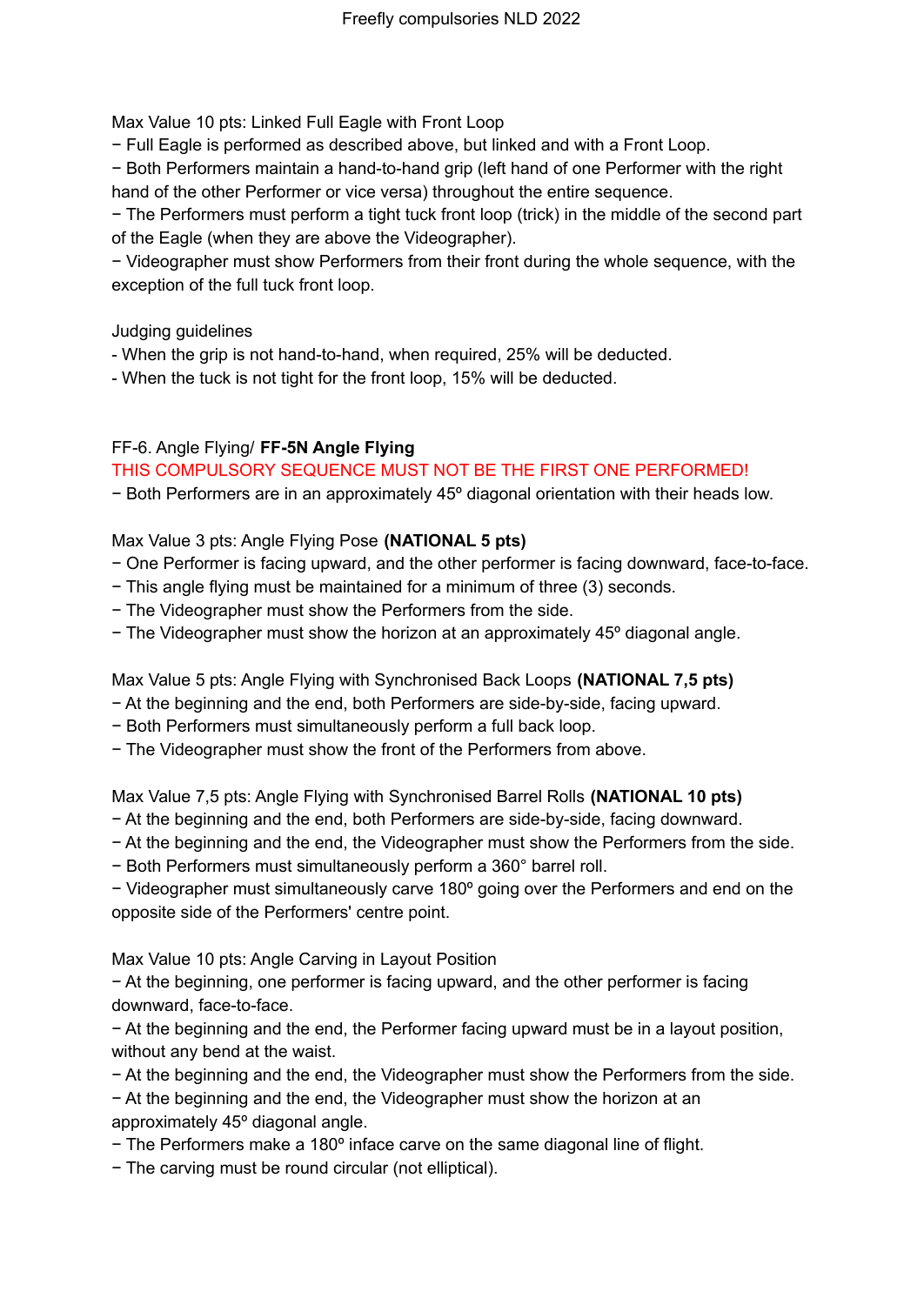− During the carve, Performers must stay on level (based on the line perpendicular to the diagonal).

− Videographer must simultaneously carve 180º going under the Performers in the opposite direction and end on the opposite side of the Performers' centre point.

− Videographer must maintain the same distance and the same level with the Performers' centre point.

#### Judging guidelines

− When this Compulsory Sequence is performed first in the compulsory routine, the maximum score will be 30% of the Max Value.

− When the 180º inface carve made by the Performers is not on the same diagonal line of flight (i.e., both Performers with wind on their backs), the maximum score will be 7,0 7.5 points.

− If the angle is not approximately 45° where specified, the maximum score will be 50% of the Max Value.

FF-7. Synchronised Back Layouts see Addendum A-2

#### FF-8. Head-Up Grip Sequence/ **FF-6N Head Up Grip Sequence/ FF-3R Right Hand to Right Hand Grip/ FF-4R Right Hand to Left Foot Grip**

− Both Performers are in head-up orientation.

− After making the required grip(s), both Performers simultaneously release their grip(s).

− The distance between the Performers must remain the same during the sequence.

Max Value 3 pts: Head-Up Side-by-Side Grip 360° **(FF-4R 10 pts)**

− At the beginning, both Performers are side-by-side. (Sit position allowed ).

− A hand-to-hand grip is taken (left-to-right hand or right-to-left hand). **(FF-4R right hand to left foot)**.

− After grip release, both performers simultaneously perform a 360º pirouette while remaining on the same level and retake the grip.

− Videographer must show the front of the Performers at the beginning, on the same level, stay on level and remain in place.

Max Value 5 pts: Head-Up Face-to-Face Grips 360° **(FF-3R 10 pts)**

− At the beginning, both Performers are face-to-face. (Sit position allowed.)

− A double hand-to-hand grip is taken (left-to-right hand and right-to-left hand). **(FF-3R right-to-right hand)**.

− After grip release, both performers simultaneously perform a 360º pirouette while remaining on the same level.

− Both Performers retake both grips at the same time.

− Videographer must show the side of the Performers at the beginning, on the same level, stay on level and remain in place.

Max Value 7,5 pts: Stand-Up Side-by-Side Grip 360° - Layout Position

− Both Performers must maintain the layout position throughout the entire sequence.

− space